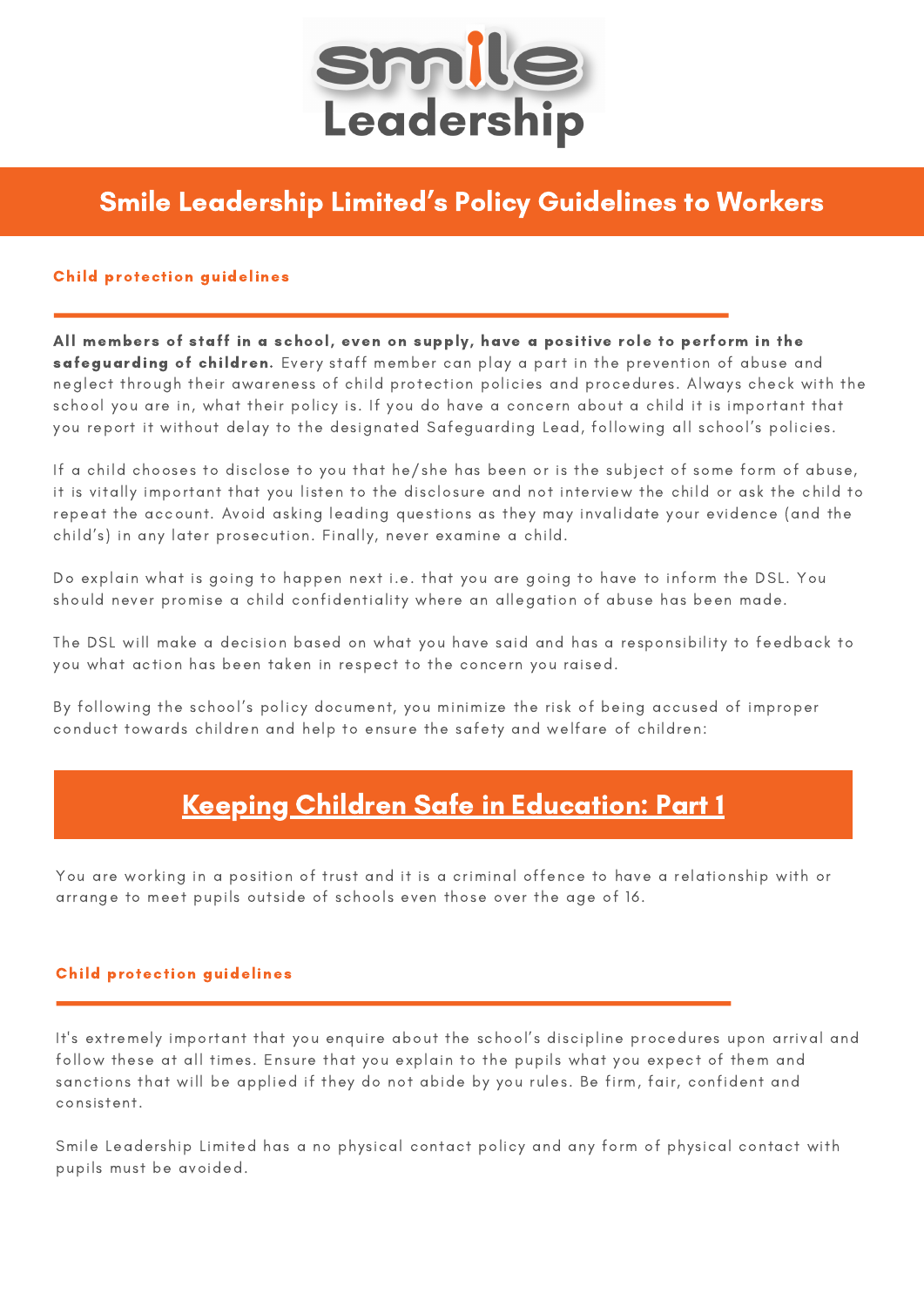Although The Education Act 1997, authorises teachers to use physical contact in an emergency, it emphasises that you must avoid doing anything that might reasonably be expected to cause injury e.g. hitting; forcing limbs; excessive holding; pulling or restraining. You must never touch or hold a pupil in a way that might be considered indecent. In such situations, communicate clearly at all times and enlist support from other staff wherever possible.

You should always try to deal with a situation through other strategies than using physical contact and should be aware that your actions must be considered and appropriate; using excessive force in a situation where it is not appropriate can result in DFE disciplinary action or criminal charges.

## Social Media, Internet and Mobile Phone Policy

Social media is a 21st-century phenomenon and its use and impact is growing daily. Social media is online media that enables and expedites conversation and discussion allowing individuals to participate quickly in the development or creation of content. It includes sites such as Facebook, Twitter and many others. Smile Leadership Limited acknowledges the value of social media in both professional and private life, however, you need to be aware that your use of social media on a personal basis may have an impact on yours and Smile Leadership's professional reputation. Posting comments relating to schools would be deemed as unprofessional conduct.

The internet is a valuable tool for learning, however, steps must be taken to ensure only appropriate material is used with children. Please adhere to individual school's policies for internet usage and under no circumstances use school equipment to access the internet for private use.

Many schools and other hirers operate an empty-pockets policy regarding mobile phones and digital cameras as part of their Safeguarding policy. In nurseries and SEN settings, in particular, having a mobile phone on your person whilst undertaking personal care (such as nappy changing and room-based duties) would be deemed highly unprofessional and could be taken as grounds for dismissal. Please ensure you adhere to this policy and only use mobile phones during break times and never in the presence of children, other than for work-related emergencies or where you have been asked to by the Head Teacher (such as for contact on school trips).

- You should not use school equipment for personal access to the Internet or social media.
- You should not use social media during school hours whilst working in a school through Smile
- As workers employed to work with children and/or vulnerable adults you should not interact with them on a personal basis via social media sites. This is to ensure that you are protected from any misunderstandings or allegations of wrongdoing.

# Confidentiality

In all your dealings with Smile, schools and other clients where we may place you, we ask that you maintain professional confidentiality. You should not discuss information about the children in your care, schools/hirers for whom you work or any other issue which may be considered inappropriate or unprofessional. Please be aware of this at all times, in both verbal conversation and written communication, particularly communication made via the internet.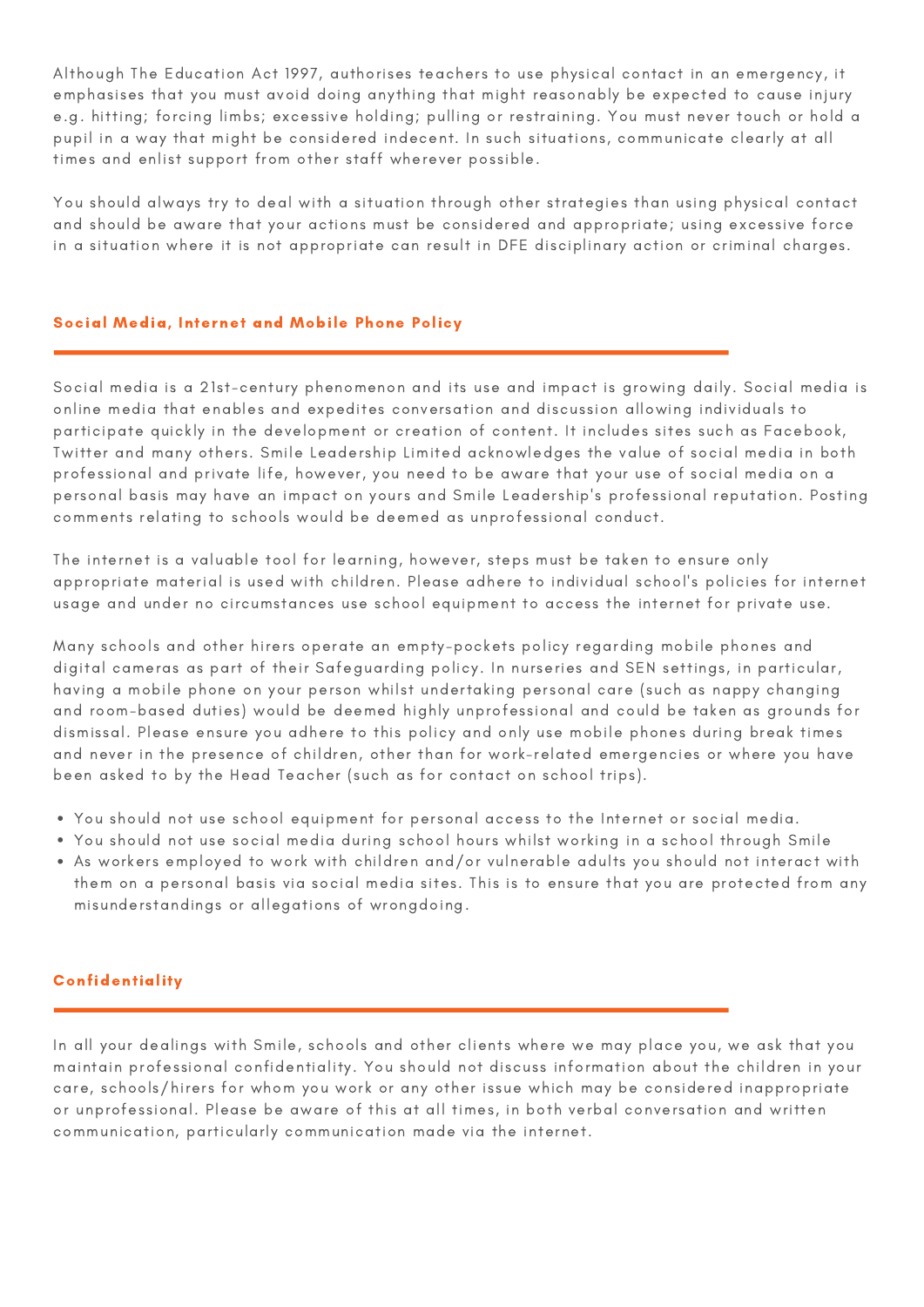### Health and Safety Awareness

Smile Leadership Limited is committed to the welfare of temporary workers. It is your responsibility, when you arrive, to obtain as much information as possible before you start the assignment and carry out your duties in accordance with the client school's policies and procedures. It is the client school's responsibility to advise you of their health and safety policy and associated procedures.

#### When you arrive at the school you must find out:

- The health and safety guidelines for that site, including any specific health and safety guidelines on the use and storing of equipment, disruptive pupils, on or off-site supervision of pupils
- The procedure for fire, or emergency evacuation the name of the qualified First Aider
- The reporting structure for accidents, incidents or near misses.

Health and Safety is a joint responsibility and it is your responsibility to:

- Ensure that you carry out your duties in a safe and controlled manner.
- Minimise any harm that may be caused to the pupils in your care, or to yourself.
- Report any accident, incident or near-miss.

#### Equal Opportunities

Smile Leadership Limited is committed to equal opportunities, both as an employer of its own staff and as an agency which recruits and places temporary education staff. We take a pro-active approach to this employment practice. We are opposed to any form of prejudice and make every effort to ensure that it plays no part in our practice.

Smile Leadership Limited respects and values cultural and religious diversity. We will not discriminate on the basis of gender, sexual orientation, race, age, ethnic origin, religion, culture or disability. Each individual is assessed on merit alone.

We will expect you to support our policy when working in schools. In particular you should promote equality of learning irrespective of ethnicity, class, gender, age, religion or special educational needs and this should be reflected in your planning, teaching resources and links with the school community.

#### Advice to Applicants

The work for which you are applying is exempt from the Rehabilitation of Offenders Act 1974 as it involves substantial access to children. It is an offence for anyone who has been convicted of certain specified offences or included on lists of people considered unsuitable by the Department for Education (DFE) and the Department of Health (DH) to apply for work with young people under the age of 18.

You are, therefore, required to declare details of any criminal record that you may have including pending prosecutions, any unspent convictions, cautions and bind-overs and any convictions, cautions and bind-overs that are not protected if you are unclear on what you need to declare please view the information from NACRO [here](https://www.nacro.org.uk/news/nacro-news/dbs-filtering-regime-changes-to-come-into-effect-end-of-nov/). The information you give will be regarded as confidential and will only be disclosed in relation to appointments in schools.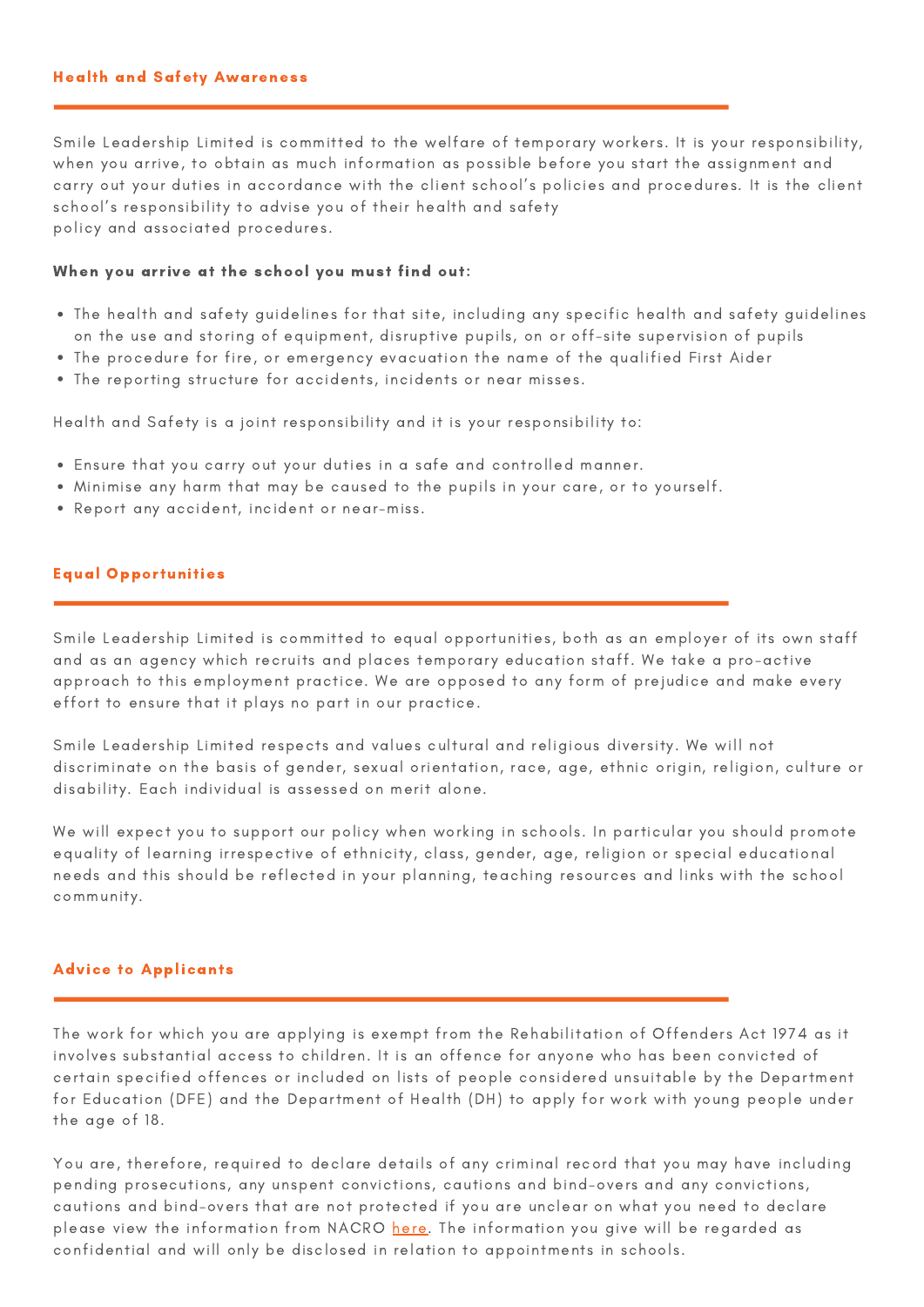The disclosure of a criminal record or other information will not debar you from appointment unless Smile Education Limited considers, or is advised by the DFE, DH or the National College for Teaching and Leadership that it renders you unsuitable for appointment. In making this decision, Smile Education Limited will consider the nature of the offence, how long ago it occurred, what age you were when it was committed and any other factors which may be relevant.

Failure to declare any relevant criminal history in line with ROA 1974 and the subsequent amendments in 2013 and 2020 may disqualify you from appointment or result in your appointment being terminated when the discrepancy comes to light with possible referral to the police

### Disclosure of Criminal Record

Smile Leadership Limited will require every applicant to complete an Enhanced Disclosure check to be carried out by the DBS Disclosure and Barring service formerly the Criminal Records Bureau.

If you are an applicant from overseas, Smile Leadership Limited will require a police clearance document from the country where you have spent most of your adult life. Any work or travel abroad in the last five years must be covered by copies of an appropriate police check or letter of good conduct. Only original or properly certified police checks/certificate of good conduct can be accepted. An Enhanced Disclosure will be required.

## References

It will be necessary for Smile Leadership Limited to contact your previous employers to confirm employment dates, verify experience and qualifications and to take up professional references. One referee must be your most recent employer. References will not be accepted from relatives or from people writing solely in the capacity of friends. Open testimonials will be verified.

#### Qualified Teacher Status

For Teaching applicants: Qualified Teacher Status and Induction Status will be verified with the National College for Teaching and Leadership, or the Institute For Learning for holders of QTLS status. This information will be shared with Hirers. If you believe you have QTS, but this is not confirmed by an employer check, you will need to contact them to verify your status.

The National College for Teaching and Leadership holds records of all teachers, who are recognised as qualified teachers in England. Teachers who are members of the Institute for Learning and hold QTLS (Qualified Teacher Learning and Skills) are also recognised as qualified teachers (both conditions must be satisfied). Please note that QTLS holders must undertake 30 hours CPD per year – pro rata if part time – to retain their IFL membership.

Teachers from the USA, Canada, New Zealand and Australia will be granted automatic QTS from 1 April 2012 providing they meet all of the conditions in the DFE guidance. They will be exempt from induction but still need to obtain UK Border Agency permission to work in the UK if required. The teachers will need to apply to the Teaching Agency for QTS and if approved, they will be given written confirmation like other QTS holders.